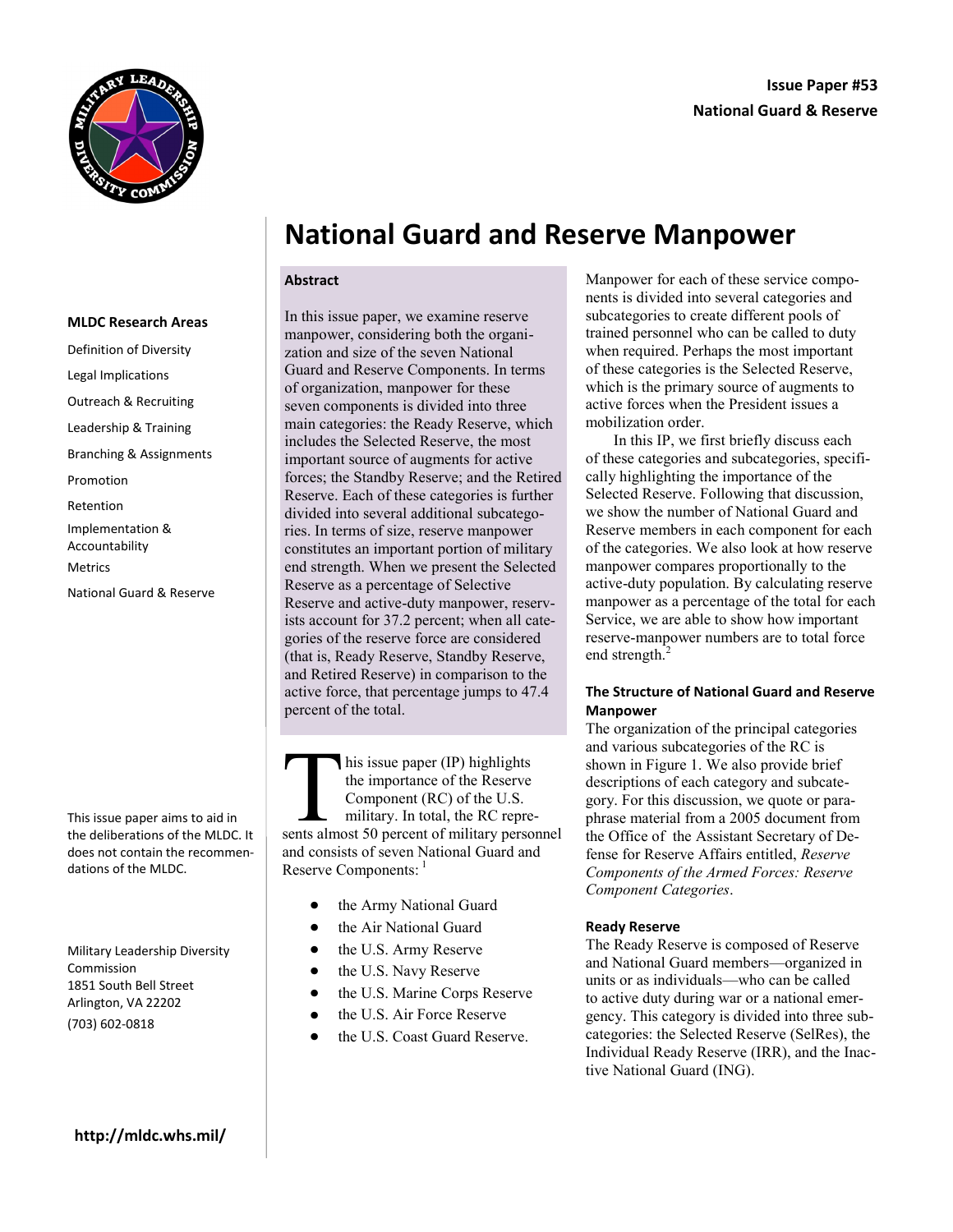*The Selected Reserve.* Selected reservists are designated by their respective Services as "essential to initial wartime missions" and are the primary source of augments to active forces. Selected reservists can be called into active duty when the President issues a mobilization order. Members of the SelRes fall into one of the following three categories: Units, Individual Mobilization Augmentees (IMAs), and Active Guard/Reserve (AGR).

SelRes units are manned and equipped to serve and train either as operational units or as augmentation units. Operational units train and serve as units, and augmentation units train as units but disband when mobilized (placing individuals in an active unit or activity). Members of SelRes units fall into one of two categories:

- Drilling Reservists in Units, which includes trained members who participate in unit training activities on a part-time basis
- Training Pipeline, which includes members who have not yet completed initial active duty for training (IADT) or who are officers in training for professional categories or in undergraduate flying training.

IMAs attend drills and are preassigned to a specific billet with one of the following groups: an Active Component (AC) organization, the Selective Service System, or the Federal Emergency Management Agency. The nature of these billets requires them to be filled upon or shortly after mobilization, and IMAs train on a part-time basis with these organizations so they are ready if they are called to serve.

AGR members are ordered to active duty or full-time National Guard duty "for the purpose of organizing, administering, recruiting, instructing, or training the Reserve Components. . . . All AGR members must be assigned against an authorized mobilization position in the unit they support."

We emphasize that SelRes members actively train with their units or as IMAs, or are in active duty as AGRs. This active engagement makes them the most important source of augments to active-duty personnel. Also, as we point out below, the SelRes is by far the largest RC subcategory.



**Figure 1. Reserve Component Manpower Categories**

**SOURCE: Adapted from Office of the Secretary of Defense for Reserve Affairs, 2005.**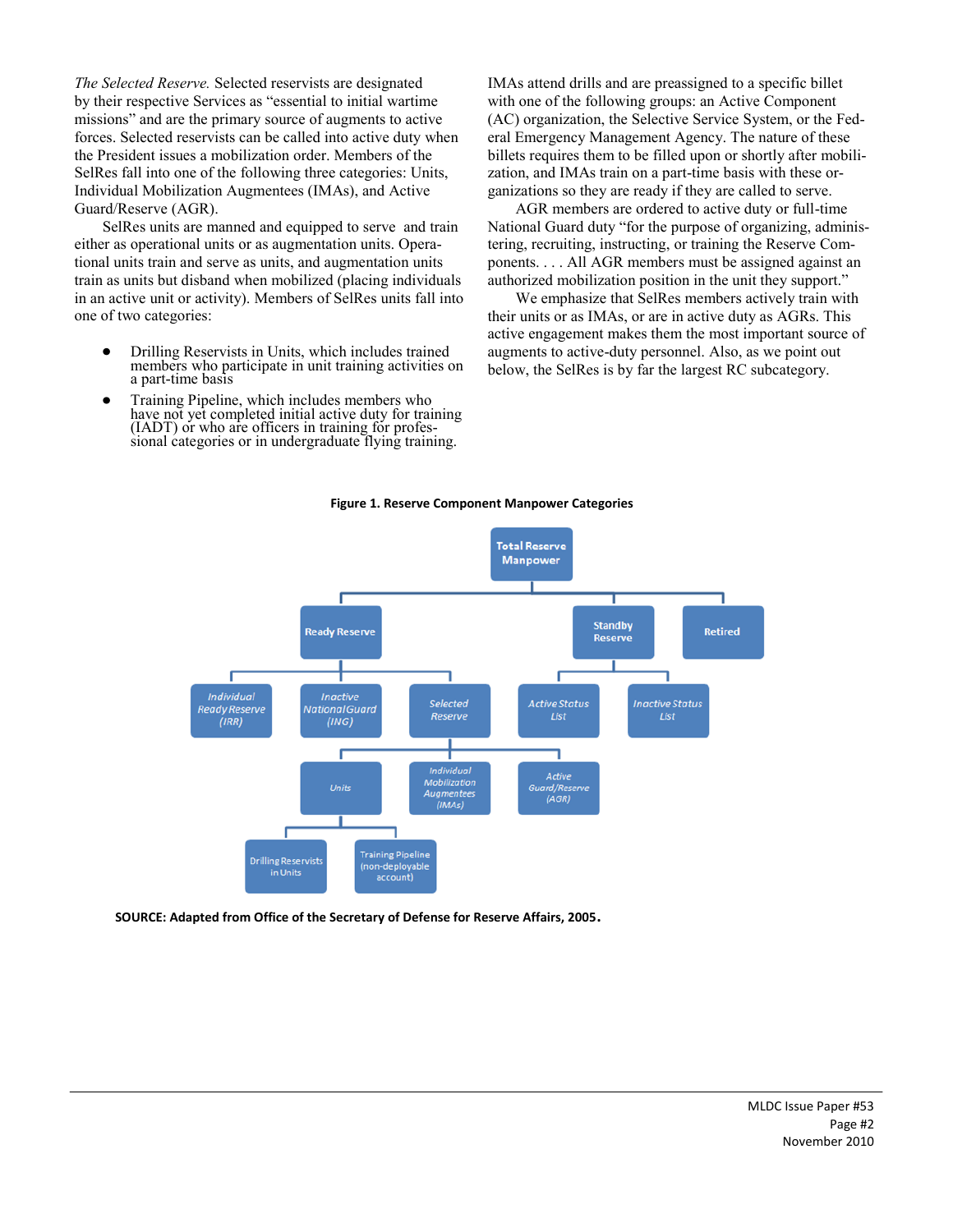*The Individual Ready Reserve (IRR).* The second subcategory included under Ready Reserve is the IRR. This manpower pool is composed of individuals who have previously served in the AC and who have some military service obligation (MSO) remaining, of reservists who are no longer affiliated with a drilling unit but have remaining MSO time, and of individuals who are transitioning from one drilling unit or IMA billet to another. The IRR also includes personnel in various administrative categories, including

- select participants in officer-training programs or in the Armed Forces Health Program Stipend Program
- those who are awaiting IADT and are assigned to units without pay
- members of the Delayed Entry Program
- a special category of members who have volunteered to be called to active duty under 10 U.S.C. 12304 when needed.

After the SelRes, members in the IRR are the second major source of augments to active duty.

*Inactive National Guard.* The final subcategory under the Ready Reserve is the ING. Members include National Guard personnel in an inactive status in the Ready Reserve (not in the SelRes) who are attached to a specific National Guard unit. ING members must muster once a year with their assigned units, but they do not participate in training activities. Upon mobilization, ING members mobilize with their units. Some ING members have legal and contractual obligations, but they are not eligible for promotion and they may not train for points or pay.

#### **Standby Reserve**

The Standby Reserve consists of the following personnel: those who maintain affiliation without being in the Ready Reserve, those who have been designated key civilian employees, and those who have a temporary hardship or disability. Personnel in the Standby Reserve are not required to train or be part of units. Rather, the Standby Reserve is a pool of trained individuals who can be mobilized if necessary in order to fill manpower needs in specific areas.

Members of the Standby Reserve are placed on either the Active Status List or the Inactive Status List. Generally speaking, placement on the former indicates one of four things: that the member has been temporarily assigned to the Standby Reserve for hardship or other reasons, that the member has not fulfilled his or her MSO, that the member can be retained in active status under the provisions of 10 U.S.C 1264, or that the member has been designated "key personnel" (e.g., he or she is a member of Congress) and removed from the Ready Reserve because his or her civilian employment is of critical importance to national security. The Inactive Status List includes members "who are not required by law or regulation to remain in an active program and who retain their Reserve

affiliation in a nonparticipating status." This list also includes members whose skills may be of possible future use to the U.S. armed forces.

#### **Retired Reserve**

The Retired Reserve is made up of personnel who

- have completed 20 qualifying years, are 60 years of age or older, and are drawing retired pay
- are eligible for retired pay but have not reached age 60, have not elected discharge, and are not voluntary members of the Ready or Standby Reserve
- retired for physical disability under 10 U.S.C. 1201, 1202, 1204, or 1205
- are drawing reserve retired pay based on retirement for reasons other than age, service requirements, or physical disability.

#### **The Size of Reserve Manpower**

In this section, we show the breakdown of the reserve population by component and category. We also examine reserve and active-duty manpower as percentages of the total force by Service. As seen in Tables 1–3, reserve manpower constitutes a significant portion of each Service and of the entire U.S. military.

The data used to create the tables come from September 2008 snapshots from the Defense Manpower Data Center (DMDC) and the Reserve Components Common Personnel Data System (RCCPDS). The RCCPDS database supplied the data we use to describe the RC. We use the DMDC data for comparisons between the AC and RC.

In Table 1, we list the end strengths of each component, broken out by the categories described in the previous section.

In total, the RC has more than 1.28 million personnel, slightly fewer than the 1.43 million in the AC. When only the SelRes is considered, manpower numbers are still strong at slightly fewer than 850,000 members.

In the following tables, we show reserve and active-duty manpower as percentages of each Service's totals.<sup>3</sup> In the last row of each table, we combine all Services to show percentages for the entire U.S. military. Table 2 focuses on the SelRes. The percentages we present in that table are computed from the SelRes and active-duty manpower totals for each Service. Table 3 looks at total reserve manpower— Ready Reserve, Standby Reserve, and Retired Reserve—as a percentage of each Service's total military strength.

As shown in these tables, the reserve population makes up a significant portion of the country's military force in terms of manpower. When comparing the SelRes with the active-duty population, we see that the Reserve constitutes more than one-third of the force. When the Standby Reserve and the Retired Reserve are included, the reserve portion jumps to nearly 50 percent.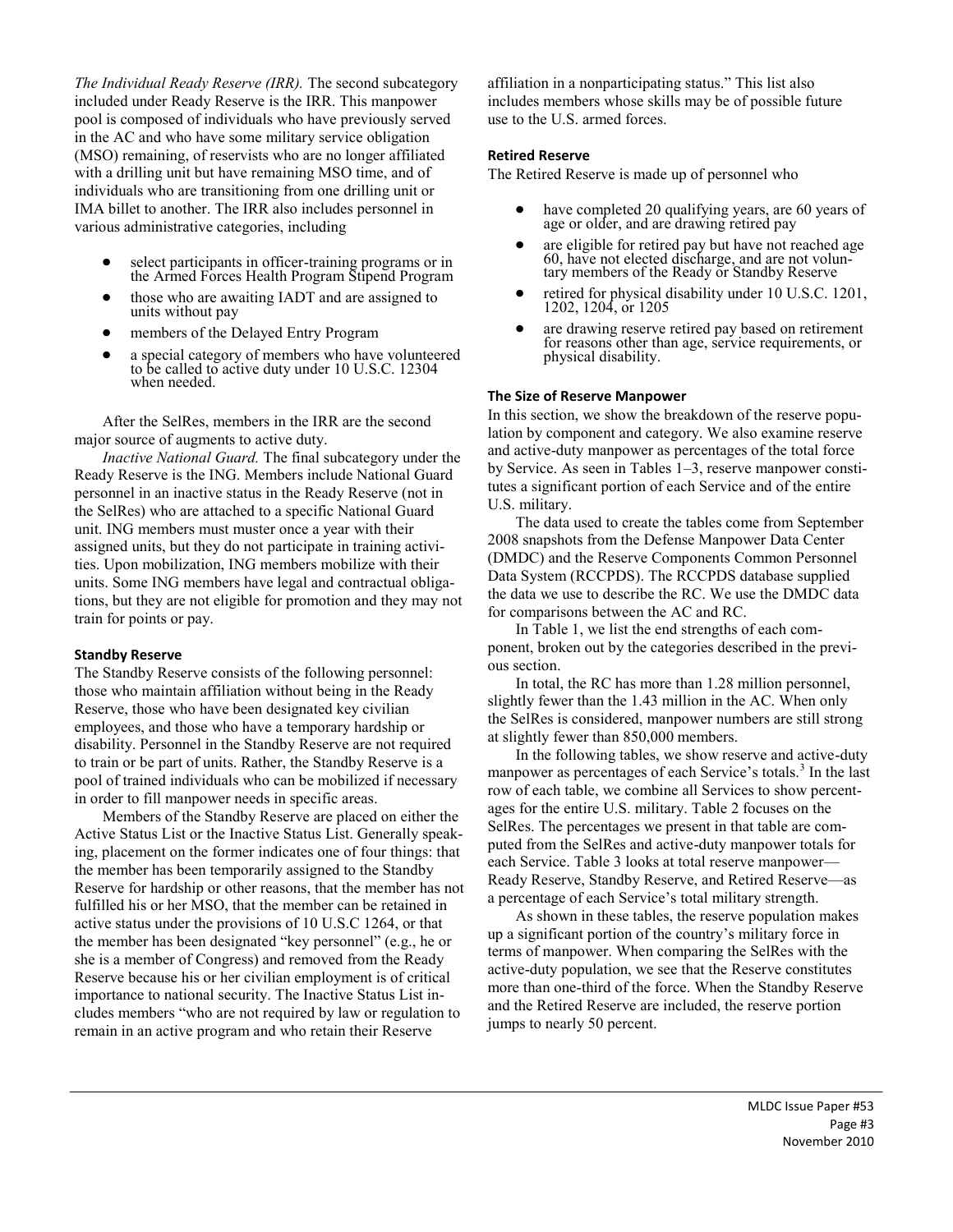#### **Table 1. End Strength, by RC and Category**

|                                                     | Army<br>National<br>Guard | Army<br>Reserve | Coast<br>Guard<br>Reserve | <b>Air National</b><br>Guard | <b>Air Force</b><br>Reserve | Marine<br>Corps<br>Reserve | Naw<br>Reserve |
|-----------------------------------------------------|---------------------------|-----------------|---------------------------|------------------------------|-----------------------------|----------------------------|----------------|
| <b>Ready Reserve</b>                                | 363,028                   | 263.198         | 10,259                    | 107,277                      | 116.519                     | 95,157                     | 122,714        |
| <b>Selected Reserve</b>                             | 360,351                   | 196,745         | 7,964                     | 107,277                      | 67,427                      | 37,503                     | 67,905         |
| Units                                               | 333,974                   | 176,852         | 7,964                     | 93,460                       | 55,835                      | 32,567                     | 55,994         |
| Drilling Reservists in Units                        | 280,085                   | 154,535         | 7,957                     | 88,288                       | 54,051                      | 29,848                     | 54,124         |
| <b>Training Pipeline</b><br>(nondeployable account) | 53,889                    | 22,317          | $\overline{7}$            | 5,172                        | 1,784                       | 2,719                      | 1,870          |
| Individual Mobilization<br>Augmentees               | 0                         | 3,996           | $\mathbf 0$               | $\mathsf{o}$                 | 9,080                       | 2,796                      | 231            |
| Active Guard/Reserve                                | 26,377                    | 15,897          | $\mathbf 0$               | 13,817                       | 2,512                       | 2,140                      | 11,680         |
| Individual Ready Reserve                            | 0                         | 66,453          | 2,295                     | 0                            | 49,092                      | 57,654                     | 54,809         |
| <b>Inactive National Guard</b>                      | 2,677                     | 0               | $\circ$                   | $\mathsf{o}$                 | 0                           | $\mathbf 0$                | $\Omega$       |
| <b>Standby Reserve</b>                              | 0                         | 2,118           | 1,763                     | $\mathbf 0$                  | 10,367                      | 1,684                      | 3,294          |
| <b>Active Status List</b>                           | 0                         | 1,331           | 45                        | 0                            | 148                         | 19                         | 37             |
| <b>Inactive Status List</b>                         | 0                         | 787             | 1,718                     | 0                            | 10,219                      | 1,665                      | 3,257          |
| Retired                                             | 0                         | 80,661          | 2.406                     | 0                            | 62,424                      | 5,445                      | 37,318         |
| <b>Total End Strength</b>                           | 363,028                   | 345,977         | 14,428                    | 107,277                      | 189,310                     | 102,286                    | 163,326        |

| Service             | Reserve<br>(SelRes) | <b>Active</b> |
|---------------------|---------------------|---------------|
| Army                | 50.8%               | 49.2%         |
| Coast Guard         | 16.1%               | 83.9%         |
| Air Force           | 35.1%               | 64.9%         |
| Marine Corps        | 15.9%               | 84.1%         |
| Navy                | 17.2%               | 82.8%         |
| <b>All Services</b> | 37.2%               | 62.8%         |

**Table 2. Percentage of SelRes and Active Duty, by Service Table 3. Total Reserve and Active Duty as Percentages of the Total Military Strength, by Service**

| Service             | Reserve* | <b>Active</b> |
|---------------------|----------|---------------|
| Army                | 56.8%    | 43.2%         |
| Coast Guard         | 25.9%    | 74.1%         |
| Air Force           | 47.9%    | 52.1%         |
| Marine Corps        | 34.0%    | 66.0%         |
| Navy                | 33.3%    | 66.7%         |
| <b>All Services</b> | 47.4%    | 52.6%         |

\*Ready Reserve, Standby Reserve, and Retired Reserve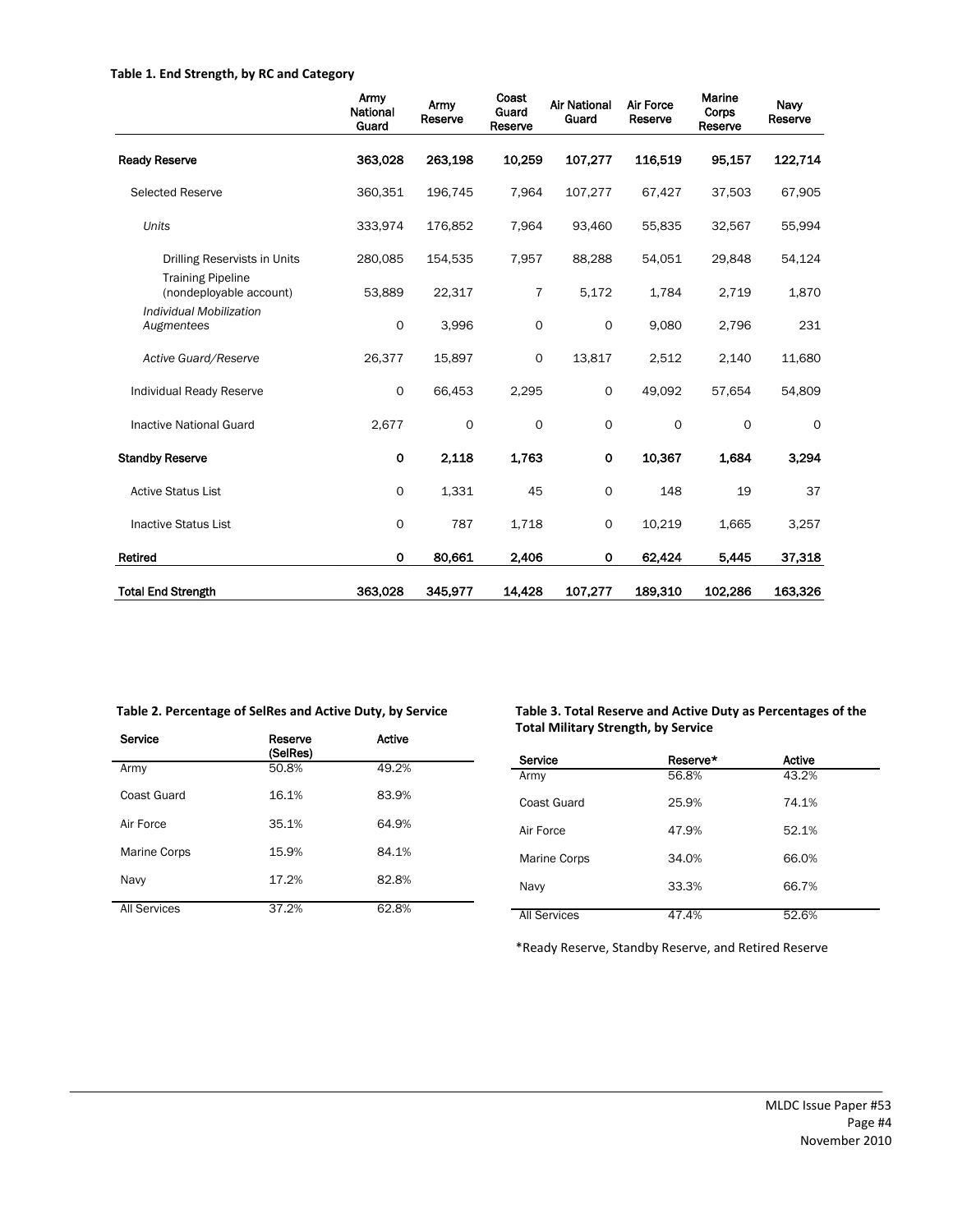#### **Summary**

In this IP, we described the categories and subcategories that make up each of the seven National Guard and Reserve Components. These descriptions and the manpower numbers presented in the paper emphasize the importance of the RC in general and of the SelRes in particular.

Data on numbers of personnel in each component showed that the Reserve constitutes a significant portion of total military manpower: more than one-third when only the SelRes is included and nearly 50 percent when all reserve categories are taken into account. Both the descriptions and the data included here highlight the fact that the SelRes is the primary source of augments for the military.

#### **Notes**

<sup>1</sup>This list does not include the United States Health Service Reserve Corps, which is a uniformed service but not an armed service.

 $2$ In the appendix, we further break down the numbers for each RC, looking separately at the enlisted, officer, and warrant officer populations.

<sup>3</sup>For the Army, we combine the U.S. Army Reserve and the Army National Guard; for the Air Force, we combine the U.S. Air Force Reserve and the Air National Guard.

#### **References**

Office of the Secretary of Defense for Reserve Affairs. (2002, rev. September 2005). *Reserve Components of the armed forces*.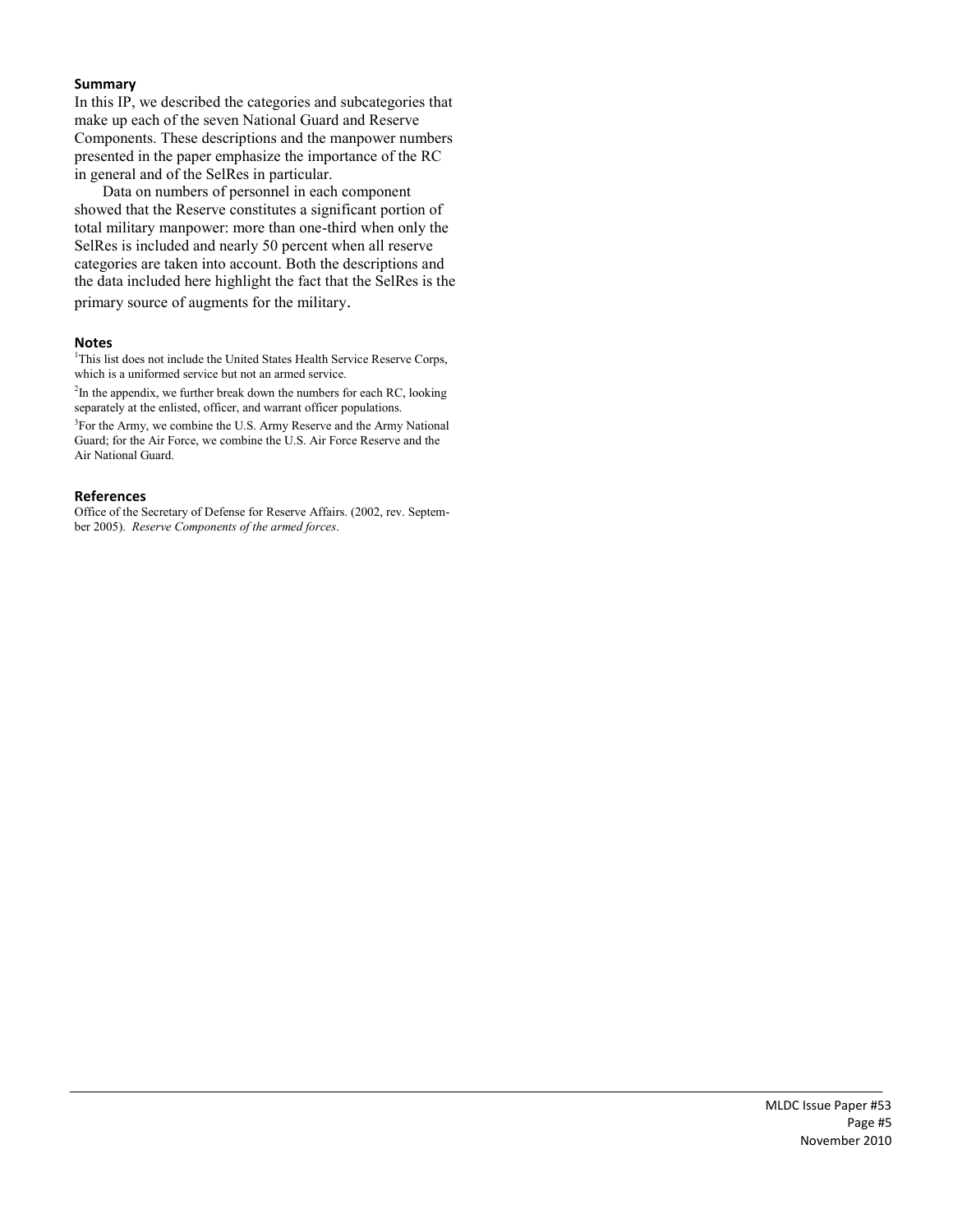# **Appendix**

As in the main text of this IP, we used 2008 snapshots from the DMDC to create the tables.

In the first section of this appendix, we consider the enlisted population; in the second, commissioned officers; and in the third, warrant officers. Likewise, there are three tables in each section: the first shows raw numbers, breaking down the reserve population by category, as described in the main body of the IP; the second shows the percentage of SelRes and active-duty manpower; and the third is similar to the second but compares active-duty manpower with the *entire* Reserve (i.e., Ready Reserve, Standby Reserve, and Retired Reserve).

### Enlisted

#### **Table 1. Enlisted End Strength, by Reserve Component and Category**

| <b>Enlisted</b>                                     | <b>Army National</b><br>Guard | <b>Army Reserve</b> | <b>Coast Guard</b><br>Reserve | <b>Air National</b><br>Guard | <b>Air Force</b><br>Reserve | <b>Marine Corps</b><br>Reserve | <b>Navy Reserve</b> |
|-----------------------------------------------------|-------------------------------|---------------------|-------------------------------|------------------------------|-----------------------------|--------------------------------|---------------------|
| <b>Ready Reserve</b>                                | 324,027                       | 219,534             | 8,752                         | 93,204                       | 87,750                      | 88,849                         | 97,334              |
| <b>Selected Reserve</b>                             | 321,605                       | 160,824             | 6,585                         | 93,204                       | 52,267                      | 34,028                         | 53,012              |
| Units                                               | 300,982                       | 148,519             | 6,585                         | 81,792                       | 46,998                      | 30,955                         | 42,930              |
| Drilling Reservists in Units                        | 250,447                       | 127,554             | 6,579                         | 76,958                       | 45,311                      | 28,291                         | 41,098              |
| <b>Training Pipeline</b><br>(nondeployable account) | 50,535                        | 20,965              | 6                             | 4,834                        | 1,687                       | 2,664                          | 1,832               |
| Individual Mobilization<br>Augmentees               | 0                             | 765                 | $\mathbf 0$                   | $\mathsf{o}$                 | 3,587                       | 1,283                          | 17                  |
| Active Guard/Reserve                                | 20,623                        | 11,540              | $\mathbf 0$                   | 11,412                       | 1,682                       | 1,790                          | 10,065              |
| Individual Ready Reserve                            | 0                             | 58,710              | 2,167                         | 0                            | 35,483                      | 54,821                         | 44,322              |
| <b>Inactive National Guard</b>                      | 2,422                         | 0                   | 0                             | 0                            | 0                           | 0                              | $\circ$             |
| <b>Standby Reserve</b>                              | 0                             | 1.059               | 1,691                         | 0                            | 3,515                       | 7                              | 2,100               |
| <b>Active Status List</b>                           | 0                             | 1,020               | 42                            | 0                            | 62                          | 5                              | 13                  |
| <b>Inactive Status List</b>                         | 0                             | 39                  | 1,649                         | 0                            | 3,453                       | 2                              | 2,087               |
| Retired                                             | 0                             | 60,275              | 1.654                         | 0                            | 48,892                      | 2,737                          | 23,229              |
| <b>Total End Strength</b>                           | 324,027                       | 280,868             | 12,097                        | 93,204                       | 140,157                     | 91,593                         | 122,663             |

**Table 2. Enlisted Force: SelRes and Active Duty as Percentages of the Total Military Strength, by Service**

| Service             | Reserve<br>(SelRes) | Active |
|---------------------|---------------------|--------|
| Army                | 51.6%               | 48.4%  |
| Coast Guard         | 16.5%               | 83.5%  |
| Air Force           | 36.0%               | 64.0%  |
| Marine Corps        | 16.0%               | 84.0%  |
| Navy                | 16.1%               | 83.9%  |
| <b>All Services</b> | 37.6%               | 62.4%  |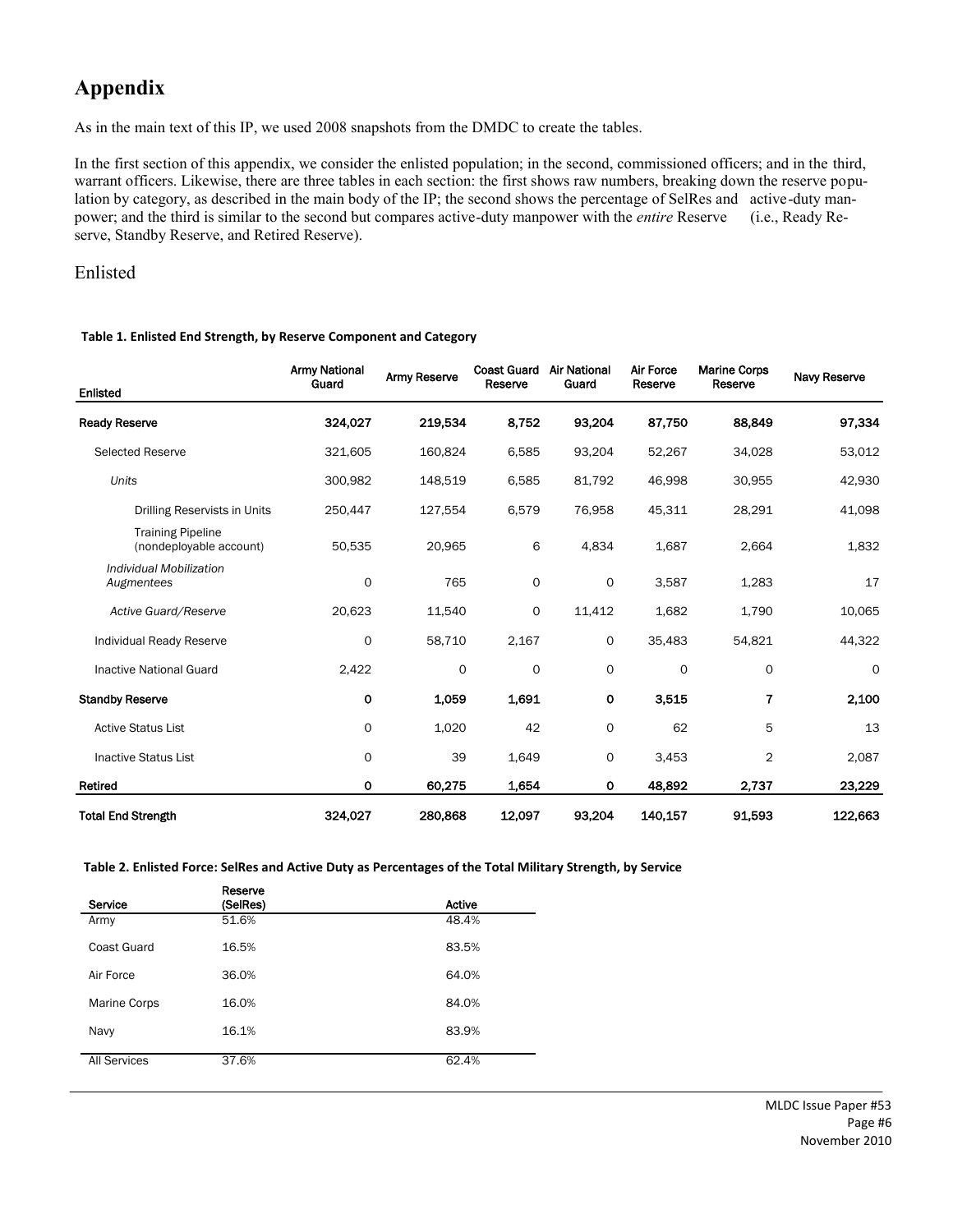**Table 3. Enlisted Force: Total Reserve and Active Duty as Percentages of the Total Military Strength, by Service**

| Service             | Reserve * | <b>Active</b> |
|---------------------|-----------|---------------|
| Army                | 57.2%     | 42.8%         |
| Coast Guard         | 26.7%     | 73.3%         |
| Air Force           | 47.5%     | 52.5%         |
| Marine Corps        | 33.9%     | 66.1%         |
| Navy                | 30.8%     | 69.2%         |
| <b>All Services</b> | 47.1%     | 52.9%         |

\*Ready Reserve, Standby Reserve, and Retired Reserve

## Commissioned Officers

**Table 4. Commissioned Officer End Strength, by Reserve Component and Category**

|                                                     | <b>Army National</b><br>Guard | <b>Army Reserve</b> | <b>Coast Guard</b><br>Reserve | <b>Air National</b><br>Guard | Air Force<br>Reserve | <b>Marine Corps</b><br>Reserve | <b>Navy Reserve</b> |
|-----------------------------------------------------|-------------------------------|---------------------|-------------------------------|------------------------------|----------------------|--------------------------------|---------------------|
| <b>Commissioned Officers</b>                        |                               |                     |                               |                              |                      |                                |                     |
| <b>Ready Reserve</b>                                | 31,910                        | 40,474              | 1,317                         | 14,073                       | 28,769               | 5,926                          | 25,241              |
| <b>Selected Reserve</b>                             | 31,685                        | 33,092              | 1,209                         | 14,073                       | 15,160               | 3,156                          | 14,759              |
| Units                                               | 27,110                        | 26,286              | 1,209                         | 11,668                       | 8,837                | 1,417                          | 12,932              |
| Drilling Reservists in Units                        | 24,356                        | 25,011              | 1,208                         | 11,330                       | 8,740                | 1,362                          | 12,894              |
| <b>Training Pipeline</b><br>(nondeployable account) | 2,754                         | 1,275               | $\mathbf{1}$                  | 338                          | 97                   | 55                             | 38                  |
| Individual Mobilization<br>Augmentees               | 0                             | 3,094               | $\mathsf O$                   | 0                            | 5,493                | 1,445                          | 213                 |
| Active Guard/Reserve                                | 4,575                         | 3,712               | 0                             | 2,405                        | 830                  | 294                            | 1,614               |
| Individual Ready Reserve                            | 0                             | 7,382               | 108                           | 0                            | 13,609               | 2,770                          | 10,482              |
| <b>Inactive National Guard</b>                      | 225                           | 0                   | $\circ$                       | 0                            | 0                    | $\mathbf 0$                    | 0                   |
| <b>Standby Reserve</b>                              | 0                             | 990                 | 65                            | $\mathbf 0$                  | 6,852                | 1,657                          | 1,193               |
| <b>Active Status List</b>                           | 0                             | 298                 | 3                             | $\mathsf{o}$                 | 86                   | 14                             | 24                  |
| <b>Inactive Status List</b>                         | 0                             | 692                 | 62                            | 0                            | 6,766                | 1,643                          | 1,169               |
| Retired                                             | $\mathbf 0$                   | 18,327              | 638                           | $\mathbf 0$                  | 13,532               | 2,409                          | 13,839              |
| <b>Total End Strength</b>                           | 31,910                        | 59,791              | 2,020                         | 14,073                       | 49,153               | 9,992                          | 40,273              |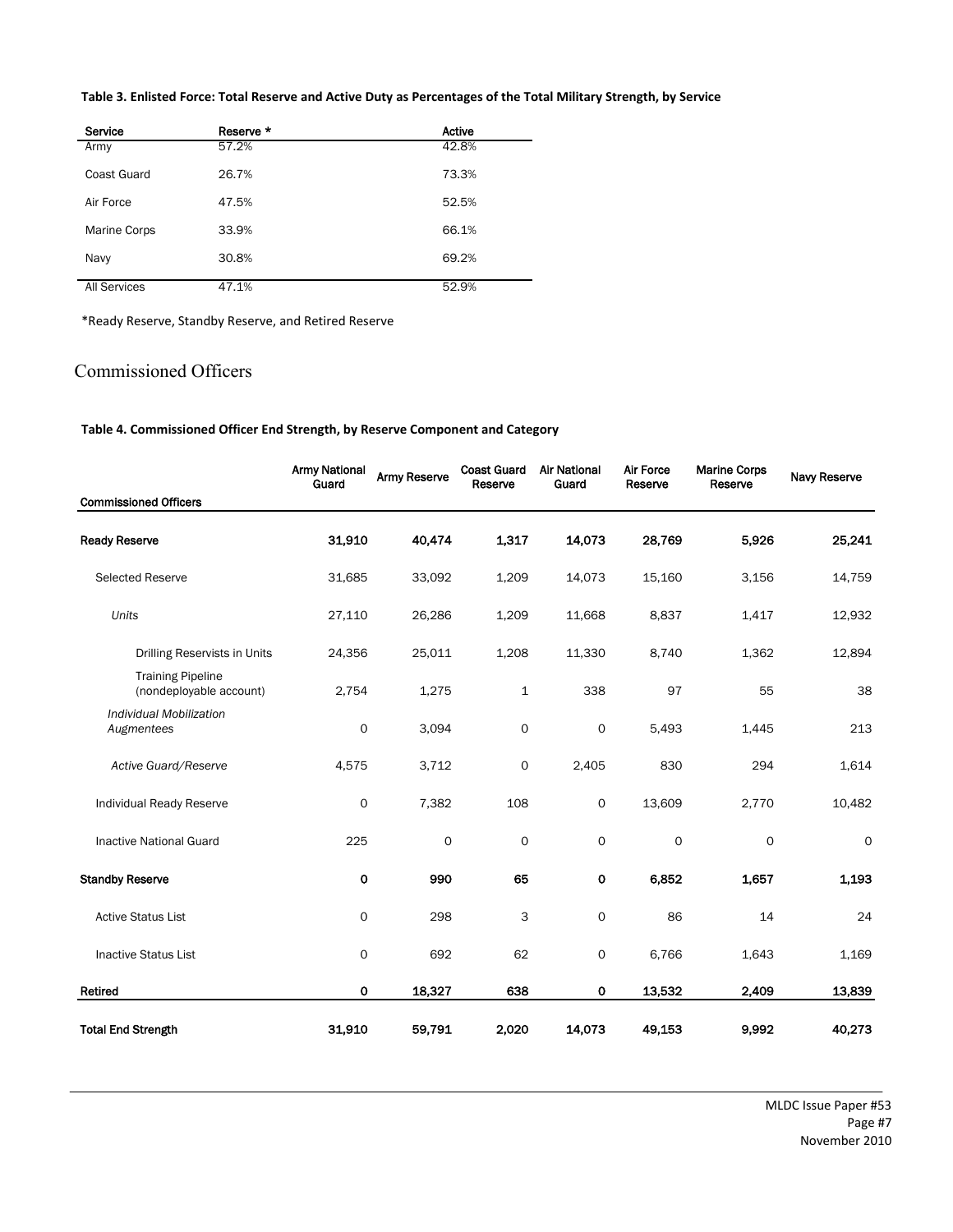**Table 5. Commissioned Officers: SelRes and Active Duty as Percentages of the Total Military Strength, by Service**

| Service             | Reserve<br>(SelRes) | Active |
|---------------------|---------------------|--------|
| Army                | 47.0%               | 53.0%  |
| Coast Guard         | 15.6%               | 84.4%  |
| Air Force           | 31.1%               | 68.9%  |
| Marine Corps        | 14.7%               | 85.3%  |
| Navy                | 22.9%               | 77.1%  |
| <b>All Services</b> | 34.8%               | 65.2%  |

**Table 6. Commissioned Officers: Total Reserve and Active Duty as Percentages of the Total Military Strength, by Service**

| Service             | Reserve* | Active |
|---------------------|----------|--------|
| Army                | 55.7%    | 44.3%  |
| Coast Guard         | 23.6%    | 76.4%  |
| Air Force           | 49.4%    | 50.6%  |
| Marine Corps        | 35.3%    | 64.7%  |
| Navy                | 44.7%    | 55.3%  |
| <b>All Services</b> | 49.4%    | 50.6%  |

\*Ready Reserve, Standby Reserve, and Retired Reserve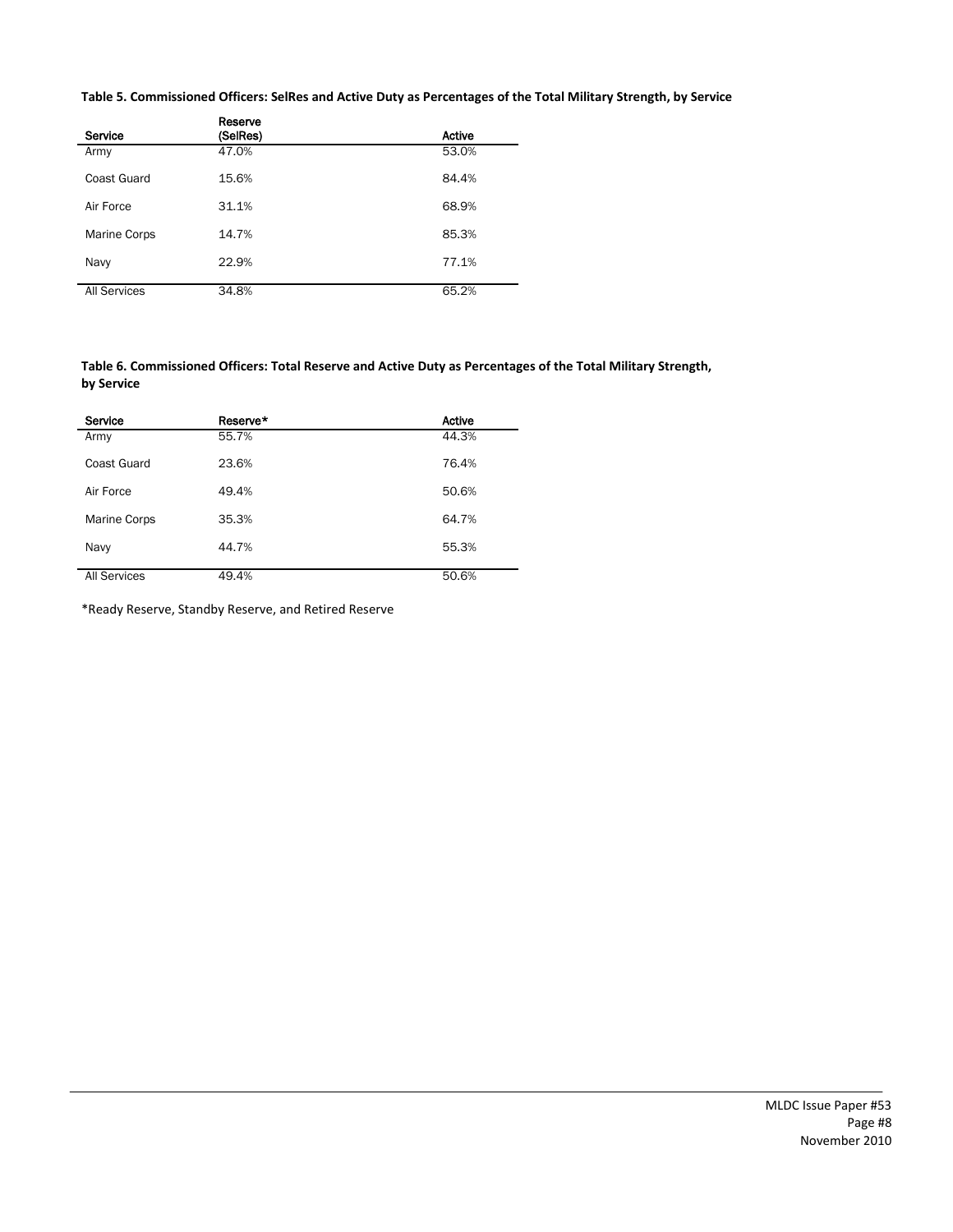# Warrant Officers

#### **Table 7: Warrant Officer End Strength, by Reserve Component and Category**

| <b>Warrant Officers</b>                             | <b>Army National</b><br>Guard | <b>Army Reserve</b> | <b>Coast Guard</b><br>Reserve | <b>Air National</b><br>Guard | <b>Air Force</b><br>Reserve | <b>Marine Corps</b><br>Reserve | Navy Reserve        |
|-----------------------------------------------------|-------------------------------|---------------------|-------------------------------|------------------------------|-----------------------------|--------------------------------|---------------------|
| <b>Ready Reserve</b>                                | 7,091                         | 3,190               | 190                           |                              |                             | 382                            | 139                 |
| Selected Reserve                                    | 7,061                         | 2,829               | 170                           |                              |                             | 319                            | 134                 |
| Units                                               | 5,882                         | 2,047               | 170                           |                              |                             | 195                            | 132                 |
| Drilling Reservists in Units                        | 5,282                         | 1,970               | 170                           |                              |                             | 195                            | 132                 |
| <b>Training Pipeline</b><br>(nondeployable account) | 600                           | $77 \,$             | 0                             |                              |                             | 0                              | $\mathsf{O}\xspace$ |
| Individual Mobilization<br>Augmentees               | 0                             | 137                 | 0                             |                              |                             | 68                             | $\mathbf 1$         |
| Active Guard/Reserve                                | 1,179                         | 645                 | $\mathbf 0$                   |                              |                             | 56                             | $\mathbf{1}$        |
| Individual Ready Reserve                            | 0                             | 361                 | 20                            |                              |                             | 63                             | 5                   |
| <b>Inactive National Guard</b>                      | 30                            | $\mathsf{O}\xspace$ | 0                             |                              |                             | 0                              | 0                   |
| <b>Standby Reserve</b>                              | 0                             | 69                  | 7                             |                              |                             | 20                             | 1                   |
| <b>Active Status List</b>                           | 0                             | 13                  | 0                             |                              |                             | 0                              | 0                   |
| <b>Inactive Status List</b>                         | 0                             | 56                  | $\overline{7}$                |                              |                             | 20                             | 1                   |
| Retired                                             | 0                             | 2,059               | 114                           |                              |                             | 299                            | 250                 |
| <b>Total End Strength</b>                           | 7,091                         | 5,318               | 311                           | N/A                          | N/A                         | 701                            | 390                 |